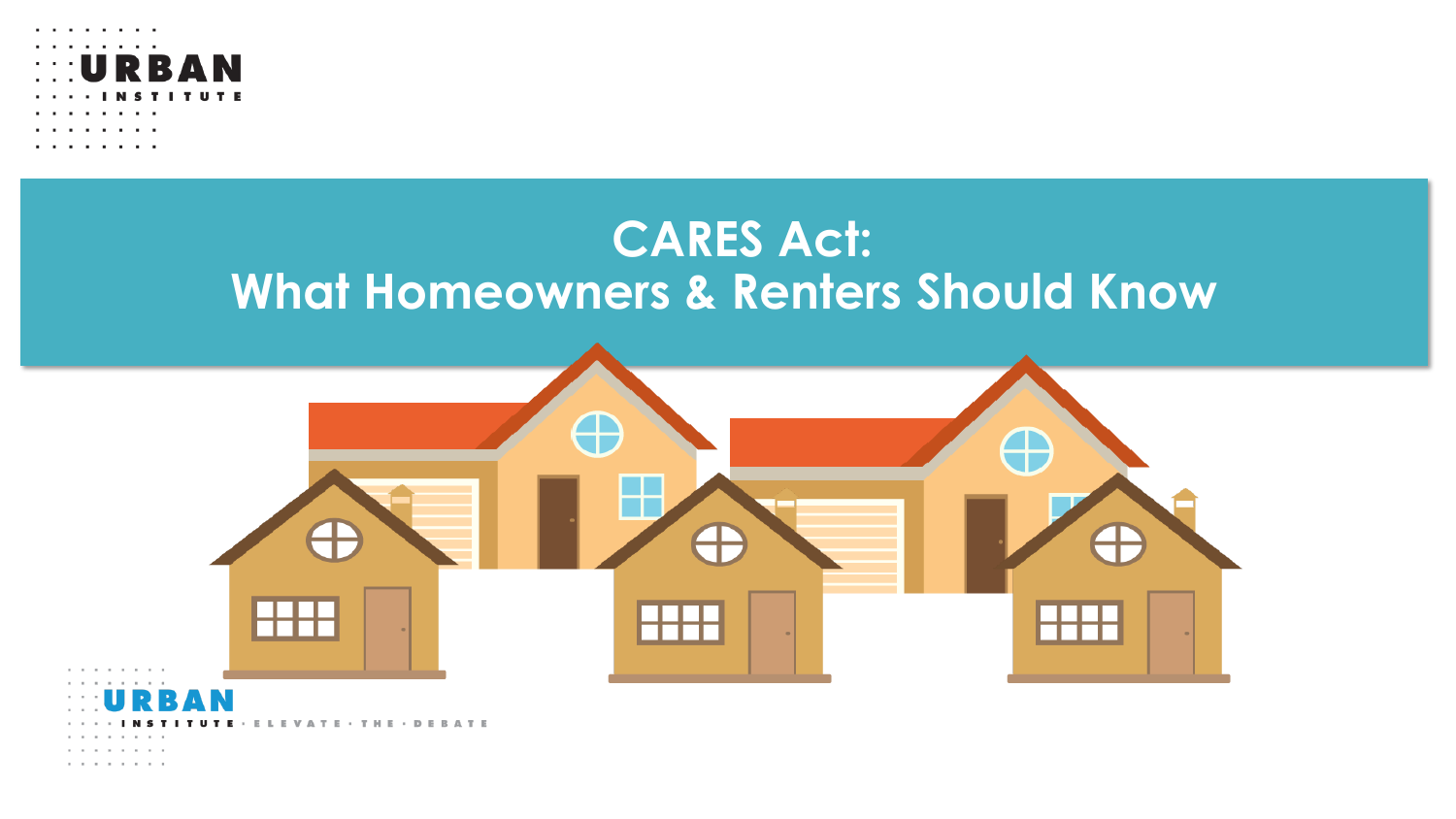# **Contents**

#### **1. For Homeowners**

1) Mortgage Forbearance

### **2. For Renters**

1) Eviction Moratorium

### **3. Other Financial Supports**

- 1) Stimulus Check
- 2) CARES +600/week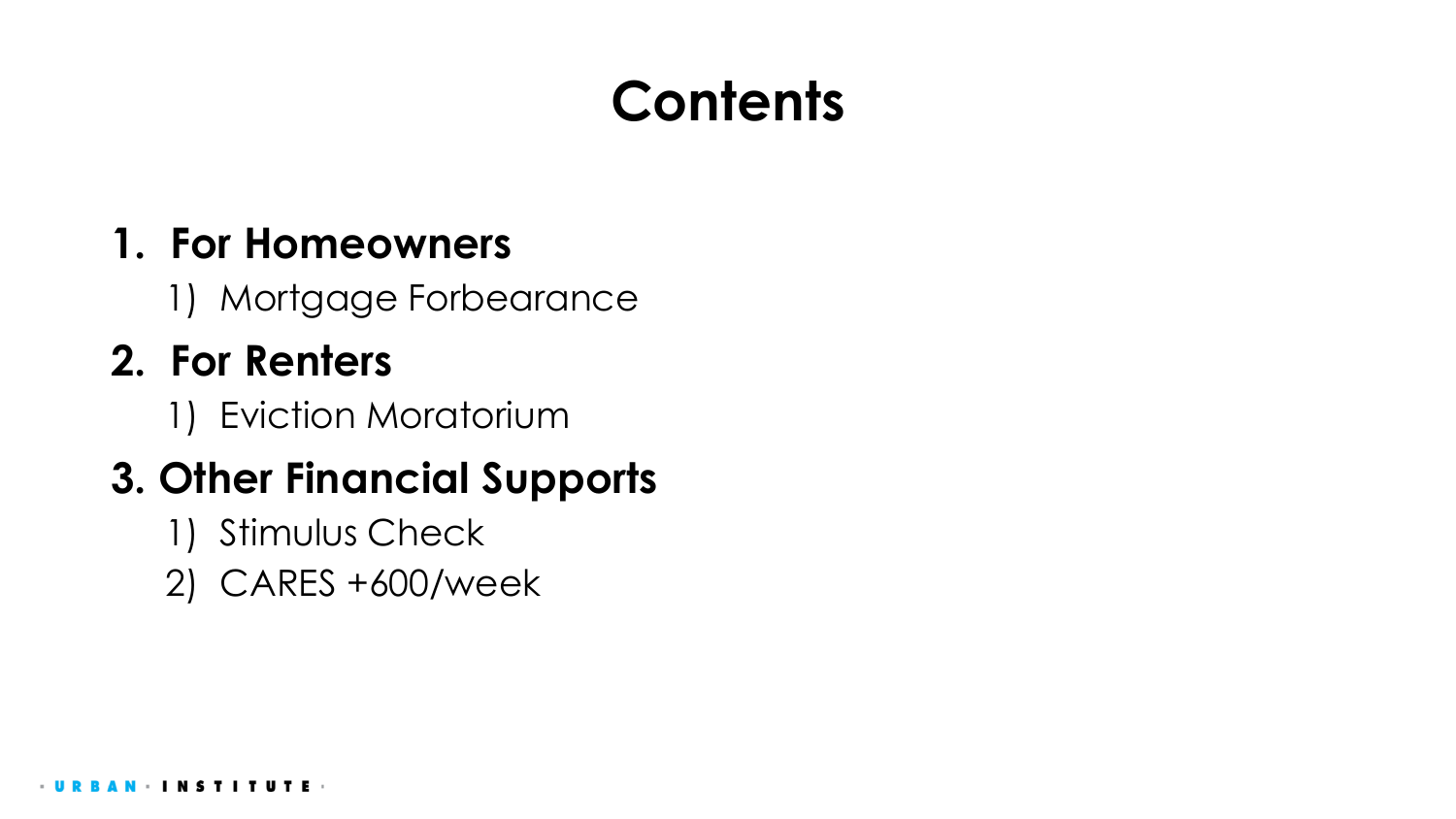**For Homeowners: Mortgage Forbearance**

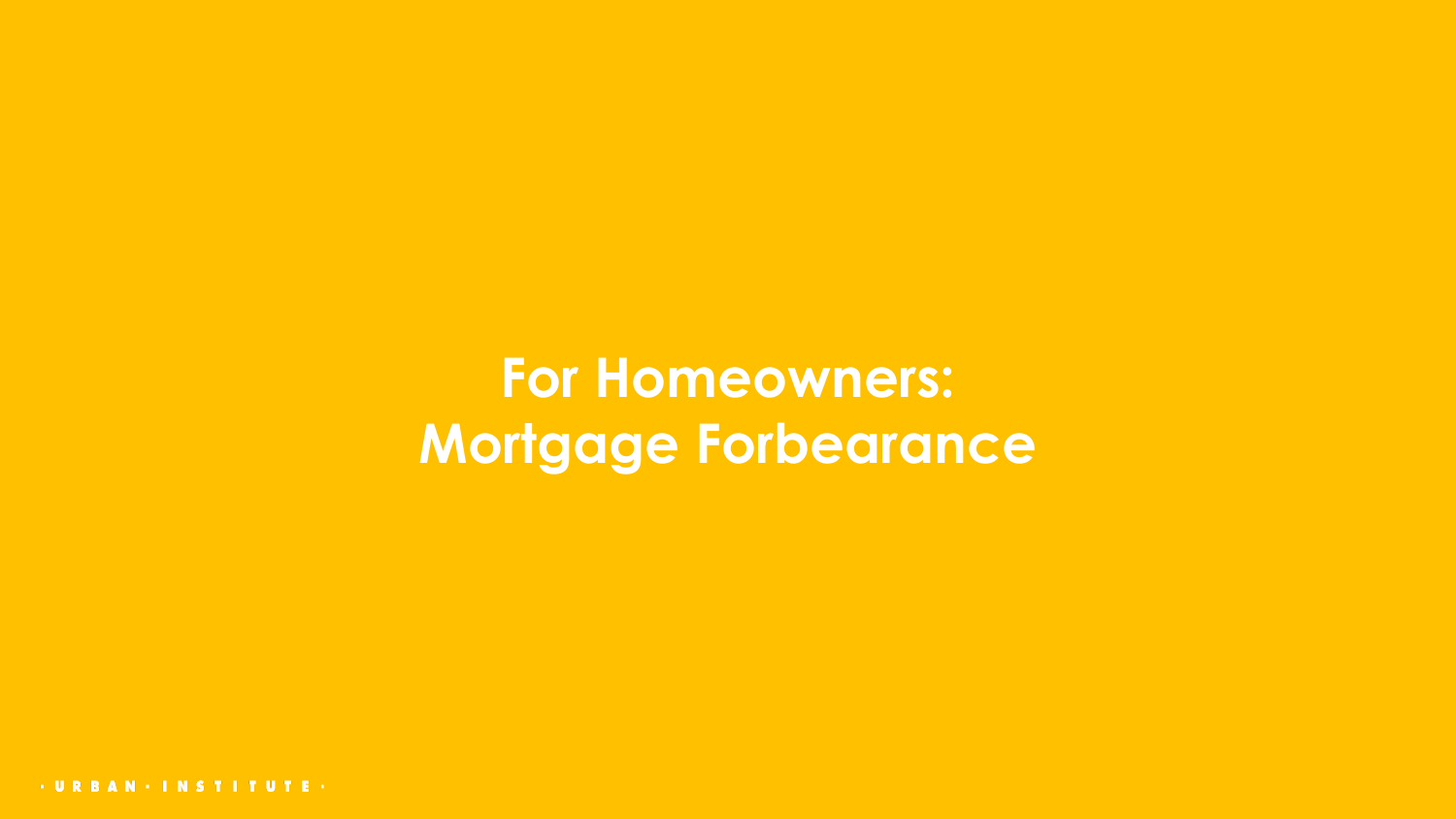### **1. What it is**

- Forbearance allows homeowners who are financially hurt by COVID-19 to **temporarily** put off their mortgage payment
- Borrowers can forgo mortgage payments up to 180 days from the application, and can extend another 180 days upon request for one full year of relief
- This is *not* forgiveness, and borrowers will need to eventually pay back the amount they missed
- During the forbearance period, borrower's credit score will *not* be affected by missed payments
- Late fees will also be waived during this period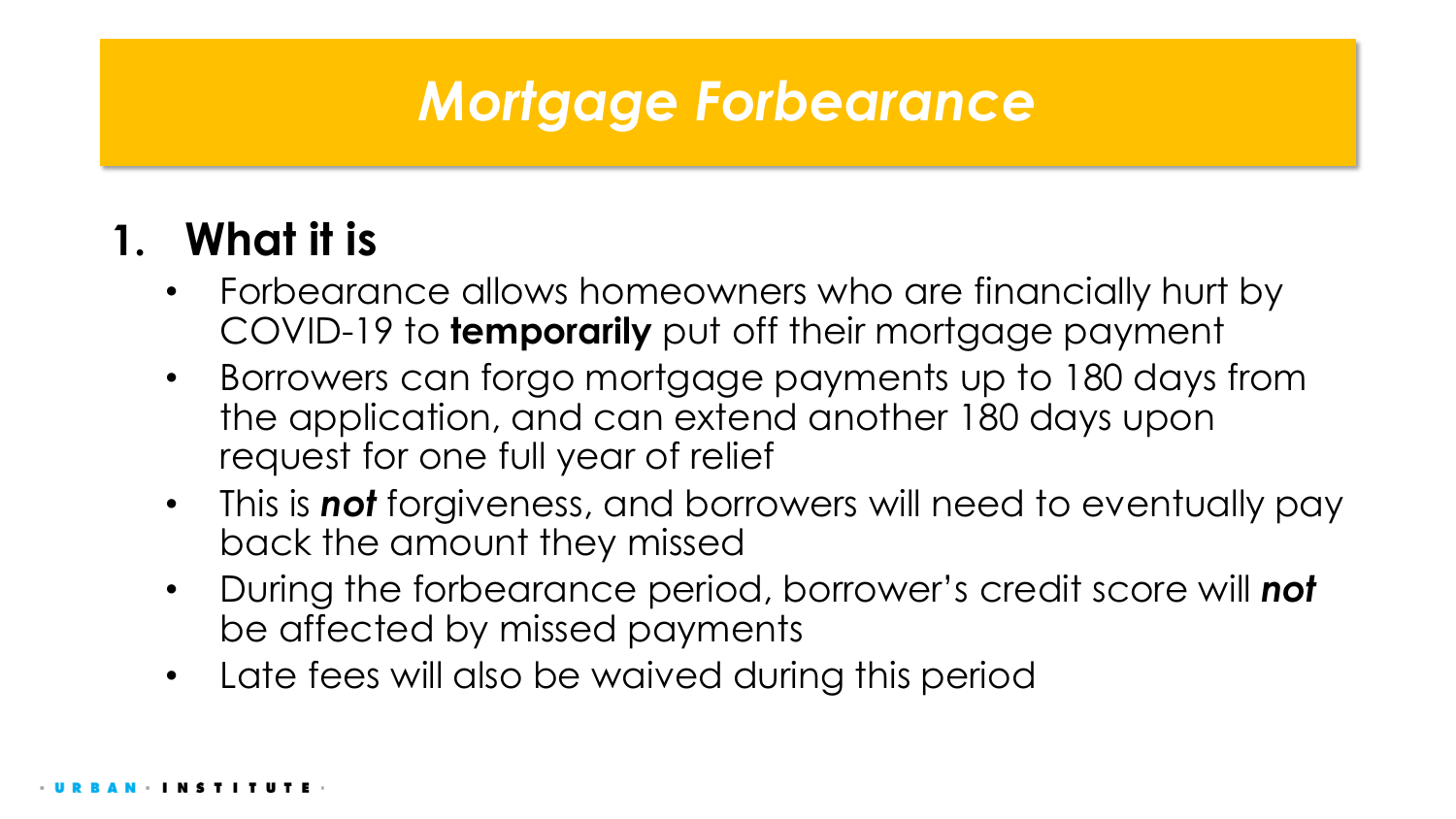#### **2. Who qualifies**

- All federally owned or backed mortgages
	- This includes Fannie Mae, Freddie Mac, FHA, VA, and USDA Mortgages
	- You can check who owns your loan through your servicer
	- You can also check Freddie or Fannie mortgages from the websites below: Freddie Mac: <https://ww3.freddiemac.com/loanlookup> Fannie Mae: <https://www.knowyouroptions.com/loanlookup>
- Other homeowners with mortgages need to ask their servicers (the company you send your monthly mortgage payment) if they provide any forbearance options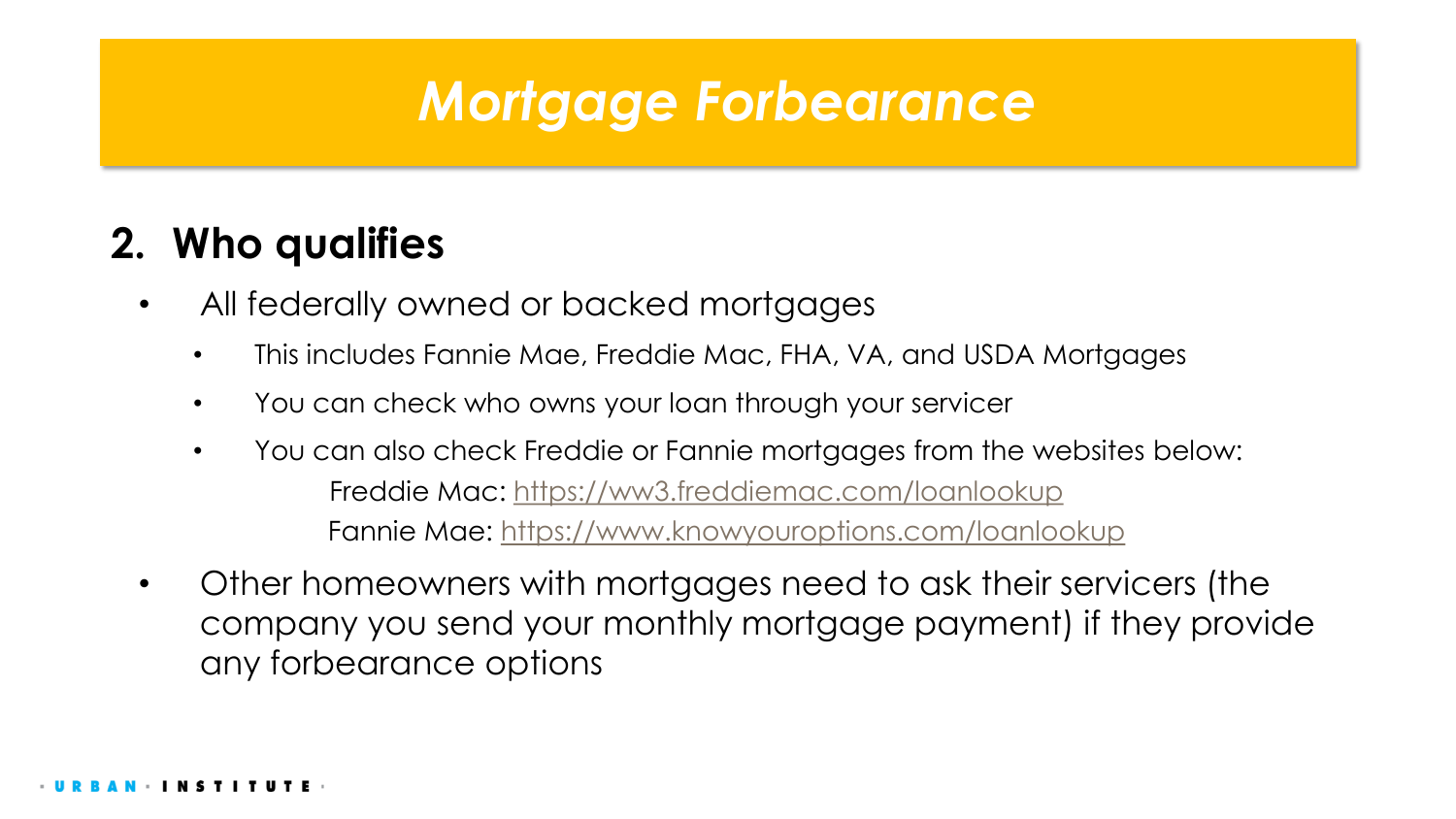#### **3. How to Apply**

- Apply directly through your servicers
- You can receive forbearance immediately once you apply, and you do not need to prove financial difficulty via documentation (although you may have to provide verbal explanations)
- Once the application is complete, ask your servicer to provide written documentation and keep it with you
- Call volumes are extraordinarily high, so waiting time may be long
- Many servicers have portals on their website where you can request a forbearance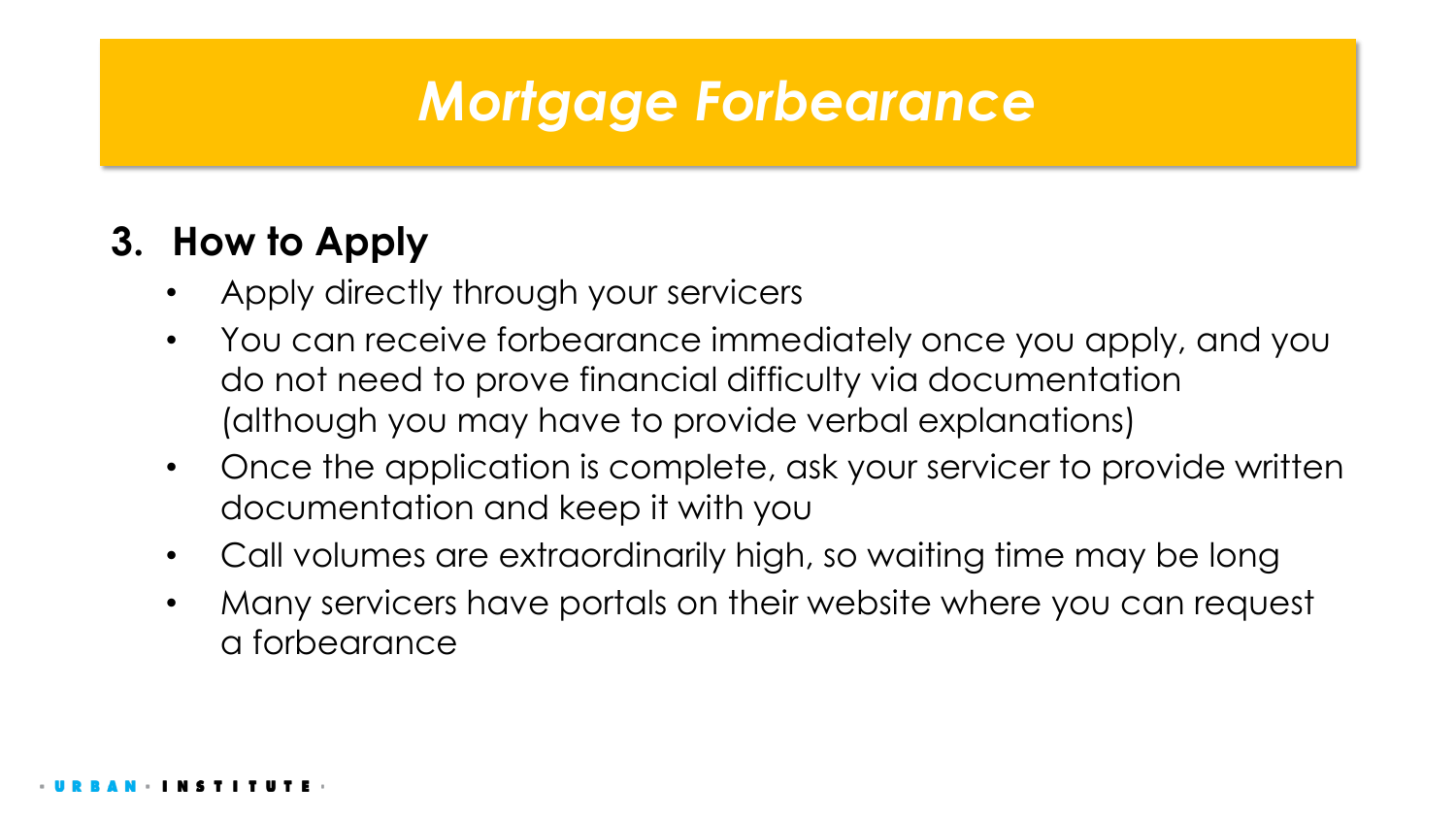### **4. When to Apply**

- Foreclosure moratorium ends on **June 30**, 2020 and afterward, mortgages that default without a forbearance or other agreement in place that are at least 120 days delinquent can proceed to foreclosure
- Apply only when you cannot make your mortgage payment because you will have to pay it back later

#### **Caution:**

- Do not send money to entities that ask you for money for mortgage counseling.
- Talk directly with your servicer or a cost-free HUD-approved housing counseling agency.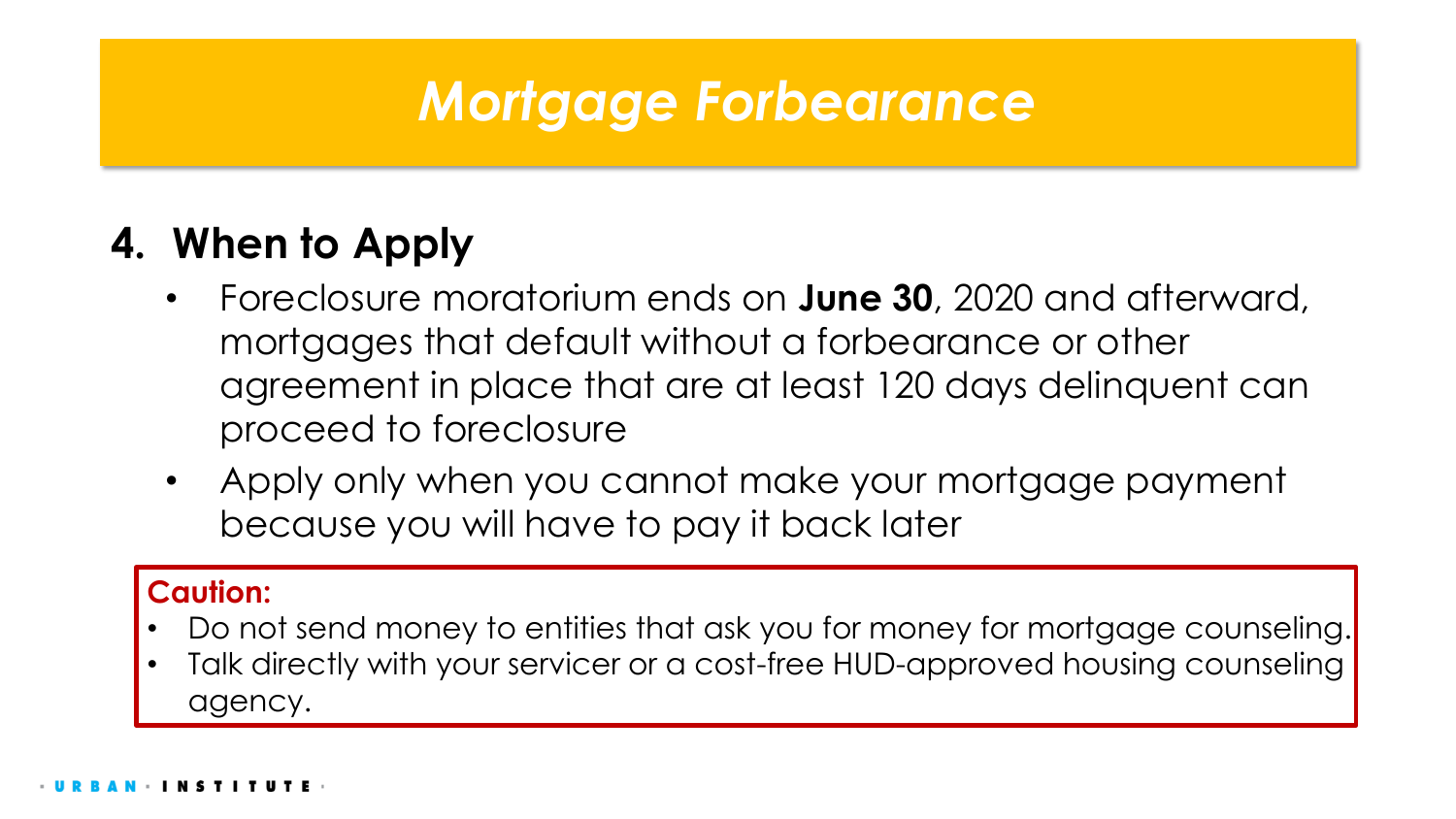#### **5. Payback Options**

• Payback options differ by mortgage types. If a borrower cannot make a lump-sum payment at the end of the forbearance plan, there may be alternative options. Discuss with your servicer for specific details.

| <b>Fannie &amp; Freddie</b>                                                                                                                                                                      | <b>FHA</b>                                                                        | <b>VA</b>                                                                                                                                             | <b>USDA</b>                                                                                                                                                    |
|--------------------------------------------------------------------------------------------------------------------------------------------------------------------------------------------------|-----------------------------------------------------------------------------------|-------------------------------------------------------------------------------------------------------------------------------------------------------|----------------------------------------------------------------------------------------------------------------------------------------------------------------|
| <b>Repayment Plan: (1) Re-pay</b><br>forborne amount over a specific<br>time period; this amount will be<br>added to the regular mortgage<br>payment.                                            | Loan Modification: Make lump-sum<br>payment at the end of the life of<br>the loan | <b>Repayment Plan: (1) Re-pay</b><br>forborne amount over a specific<br>time period; this amount will be<br>added to the regular mortgage<br>payment. | <b>Repayment Plan: (1) Re-pay</b><br>forborne amount over a specific<br>time period; this amount will be<br>added to the regular mortgage<br>payment.          |
| Loan Modification: (1) Keep the<br>payment amount constant and<br>extend the loan by the number<br>of missed months; or (2) add<br>past due amounts into the loan<br>balance and extend the term |                                                                                   | Loan Modification: Add past due<br>amount back into loan balance<br>and extend term                                                                   | Loan Modification: (1) Make<br>lump-sum payment at the end of<br>the life of the loan; or (2) add<br>past due amount back into loan<br>balance and extend term |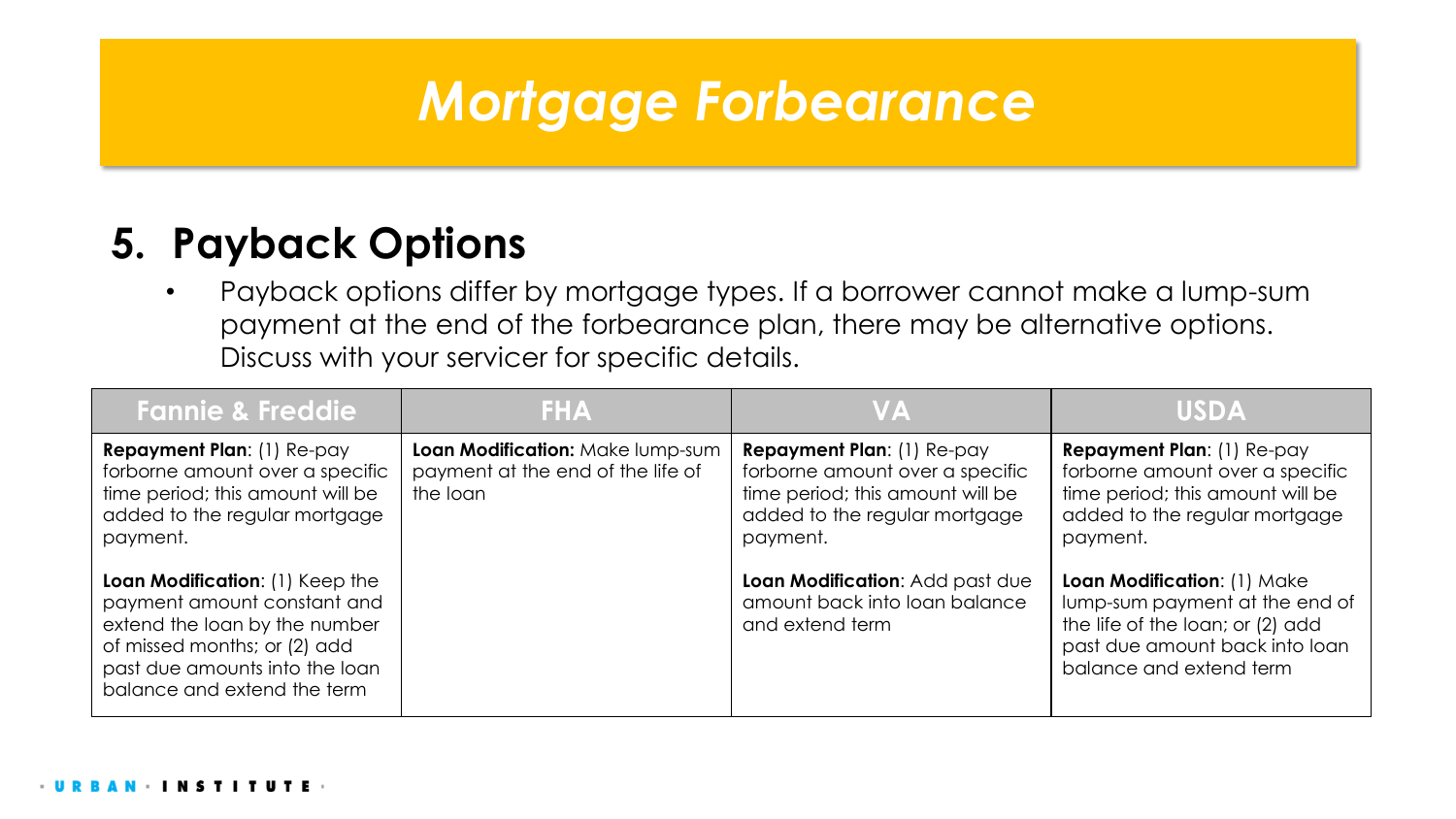# **For Renters: Eviction Moratorium**

 $-$  U R **NSTITUTE-**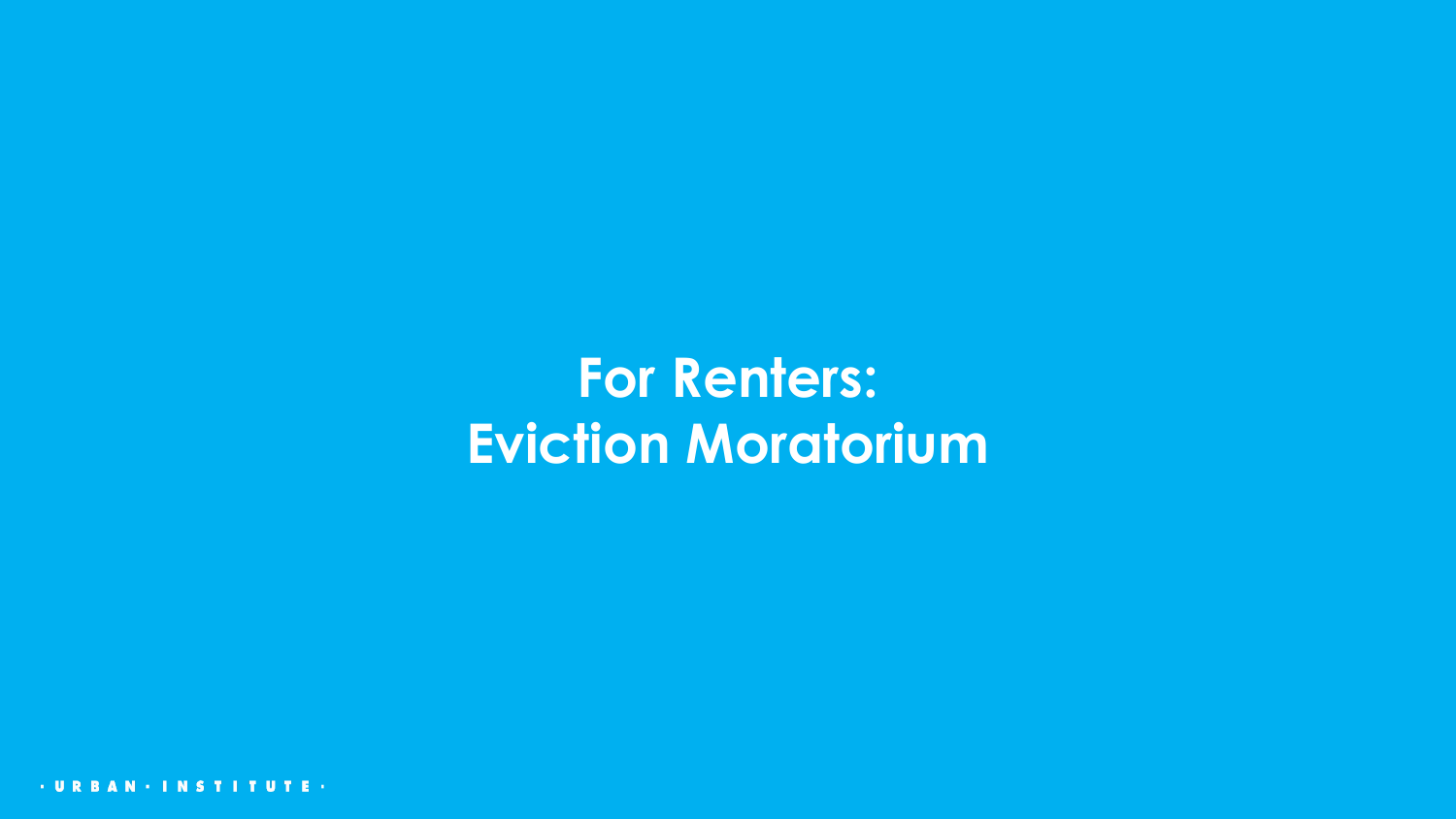## *Eviction Moratorium*

#### **1. What it is**

- For *some* renters in financial trouble because of COVID-19, eviction is suspended by law
- Eligibility depends on the type of mortgage owned by the landlord, or the type of housing tenants live in
- Tenants may defer their rent payment during this period but need to pay back what they have missed
- Tenants should discuss how their missed rents should be paid back with their landlords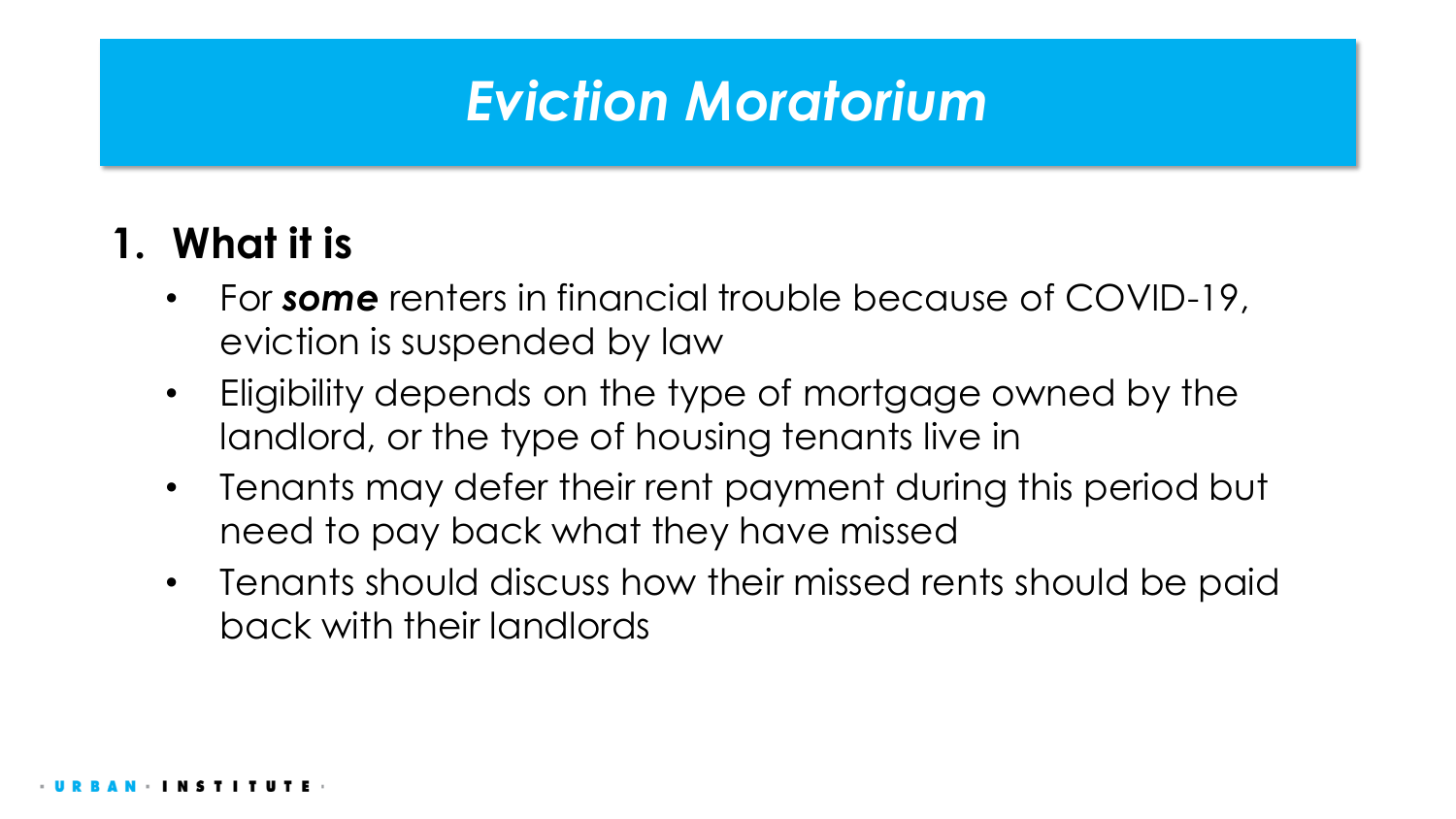# *Eviction Moratorium*

### **2. Who qualifies**

- Renters living in single-family and multifamily properties financed by federally owned or backed mortgages
- Renters living in federally assisted housing (LIHTC, Section 8 Voucher, etc. click here to check)
	- Check whether your house is eligible: <https://nlihc.org/federal-moratoriums>
	- Note that the information on the website is not comprehensive and is continuously updating
	- Some states have passed their own eviction moratorium
		- \* Check state information:<https://evictionlab.org/covid-policy-scorecard/>

### **3. Execution period**

• **120** days starting from **March 27**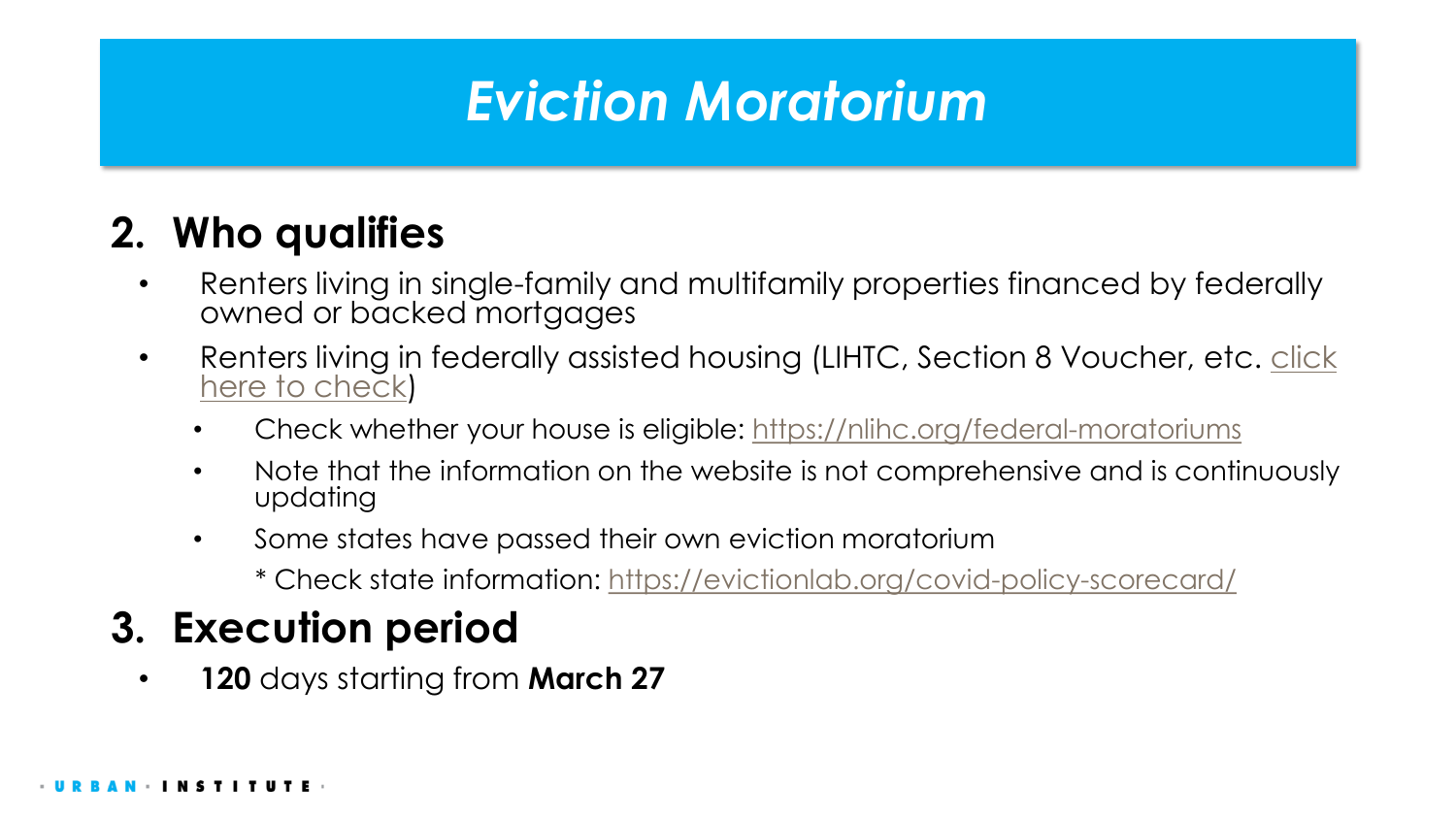**Other Financial Supports: Stimulus Check & CARES +600/week**

· URBAN · INSTITUTE ·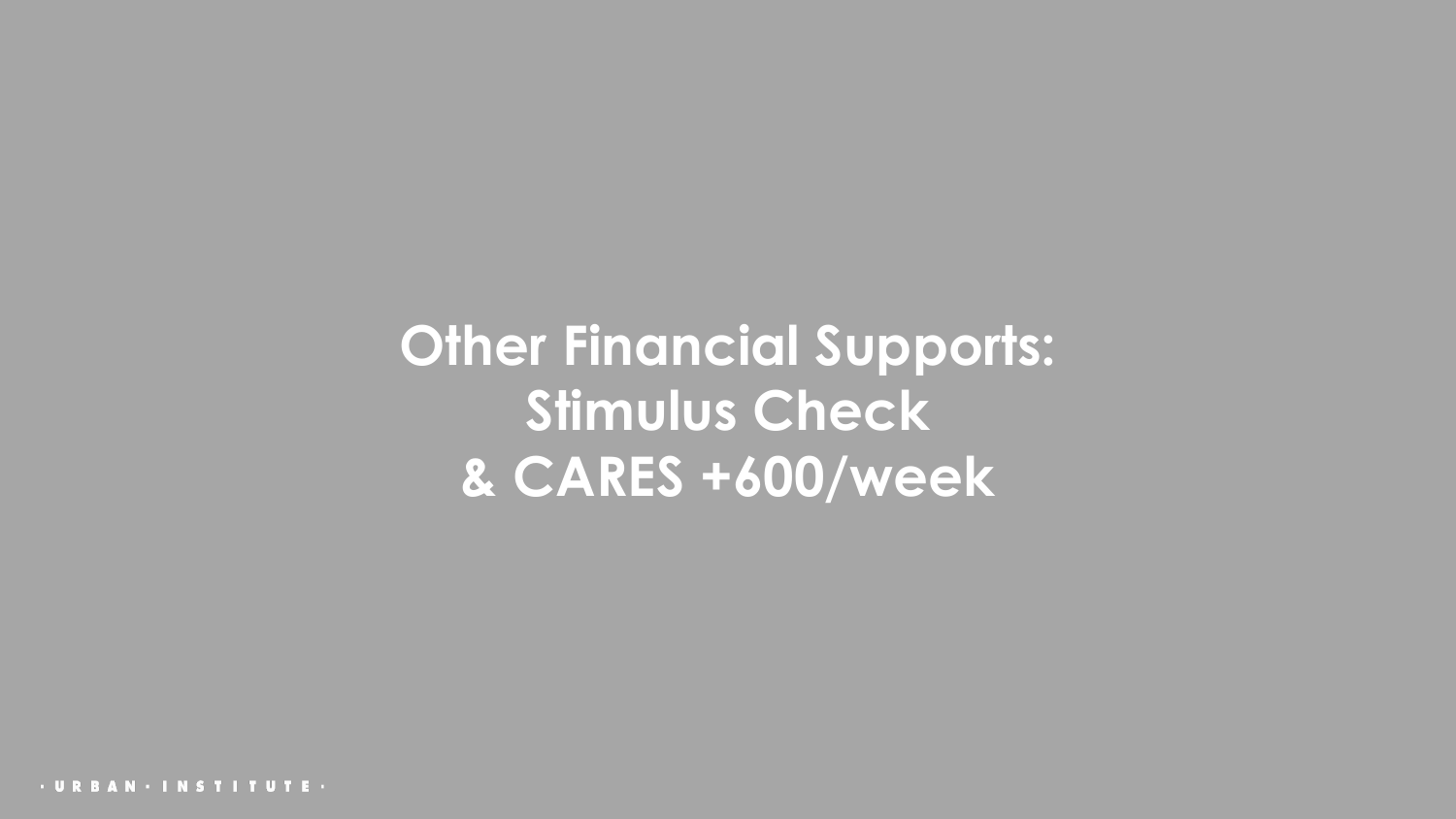### **1. What it is**

- To support individuals and households undergoing financial difficulties because of COVID-19, a person who qualifies for an economic impact payment will receive a \$1,200 stimulus check (\$2,400 for a married couple)
- If you qualify and have a dependent, you will receive an additional \$500 for each child younger than 17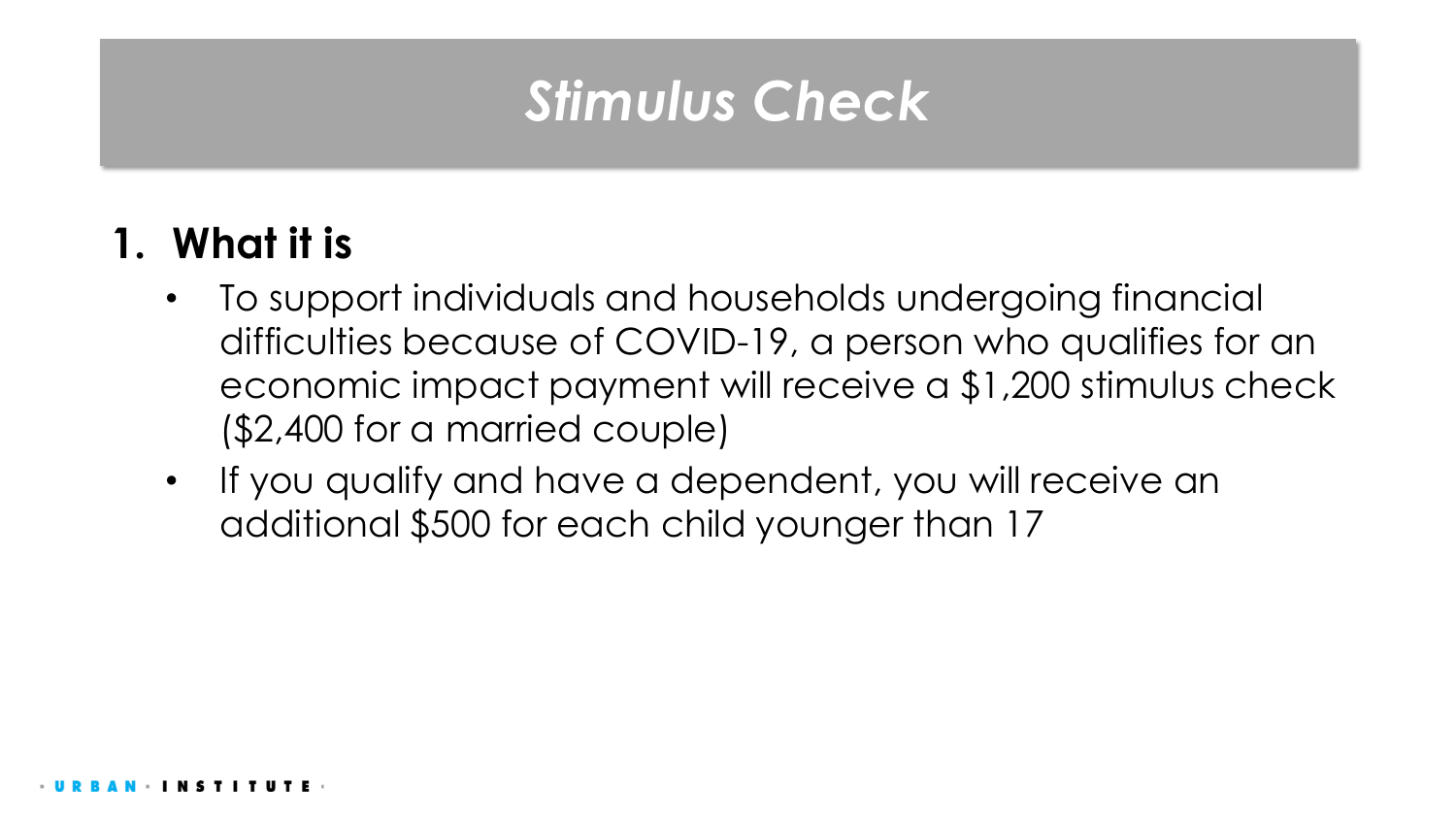### **2. Who qualifies**

- **Taxpayers** 
	- Single or married filing separately: if your adjusted gross income is below \$99,000
	- Head of household: if your adjusted gross income is below \$136,000
	- Married filing jointly: if your couple's gross income is below \$198,000
	- Note: if a single's income is higher than \$75,000 or if a household head's income is higher than \$112,500 or if a couple's income is higher than \$150,000, the payment decreases by \$5 per \$100 of income
- Non-taxpayers, but Social Security beneficiaries
	- If you have a Social Security number, you can apply for the stimulus check here:<https://www.irs.gov/coronavirus/non-filers-enter-payment-info-here>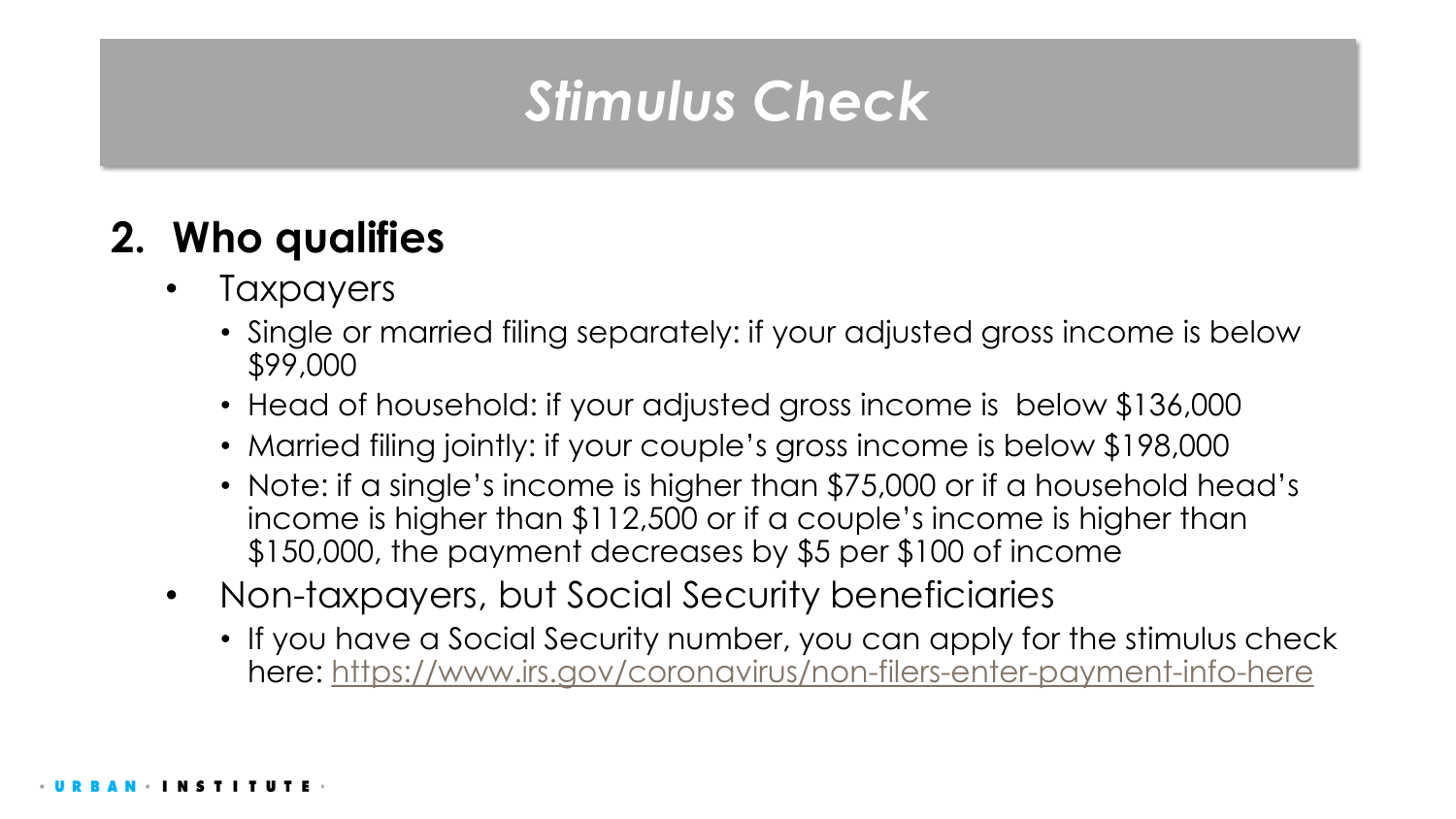### **3. How you can check your payment**

• You can track your payment here:

<https://www.irs.gov/coronavirus/get-my-payment>

- The payment method of the stimulus (direct deposit or paper check) is the same as the payment method of your tax refund
- The payment through direct deposit started in mid-April, and the paper check are expected to be delivered in early May but may be delayed
- If you want to receive your check via direct deposit, you can enter your bank account information at the Get My Payment link above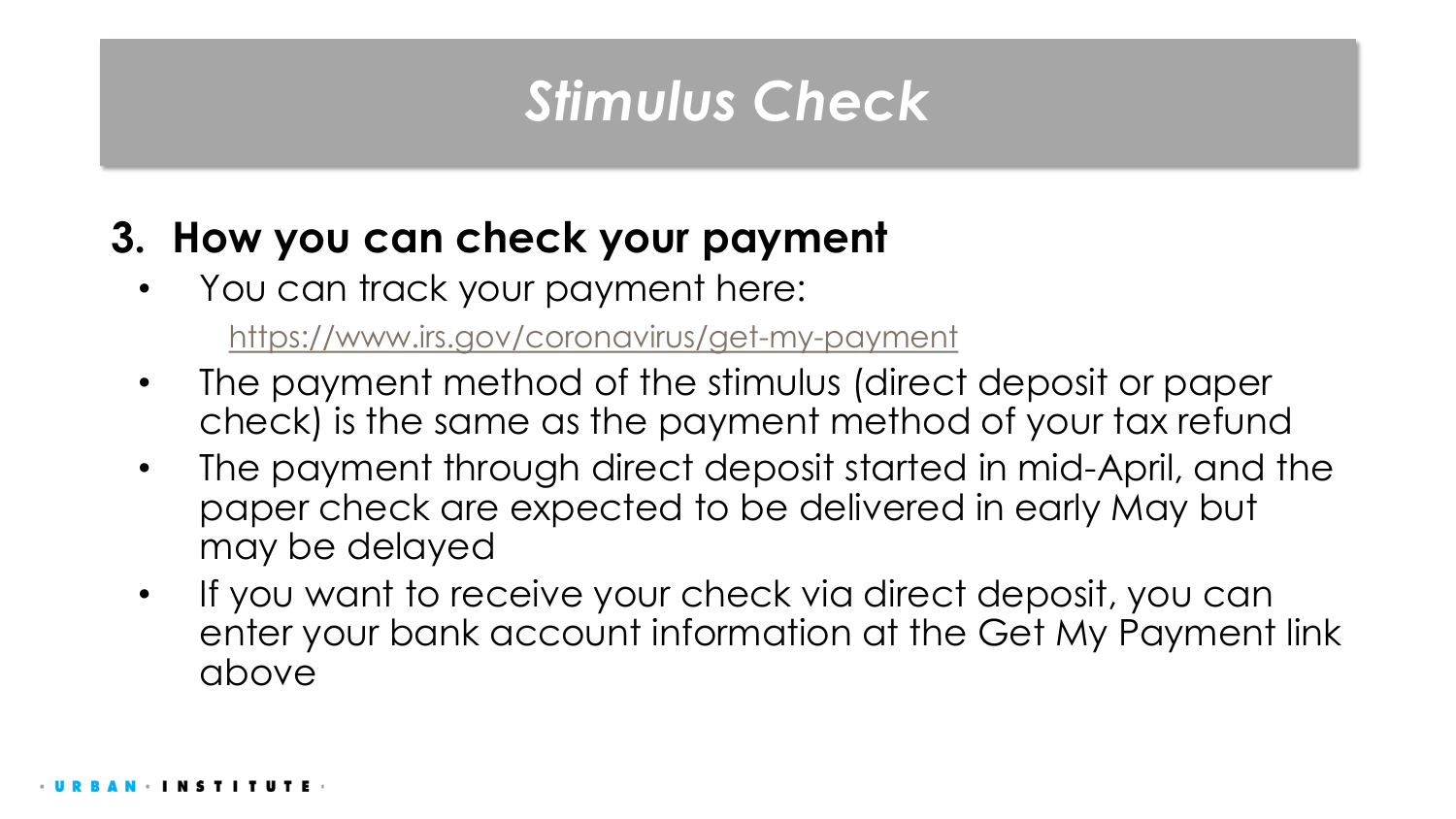### **4. …and more**

- If you did not file 2019 taxes, your income record filed in 2018 will be used to determine your payment amount
- You can update your address here: <https://www.irs.gov/taxtopics/tc157>
- For more information, visit

[https://www.consumerfinance.gov/about-us/blog/guide-covid-19](https://www.consumerfinance.gov/about-us/blog/guide-covid-19-economic-stimulus-checks/) economic-stimulus-checks/

**Caution:** The IRS does not ask for your personal information via phone or personal email.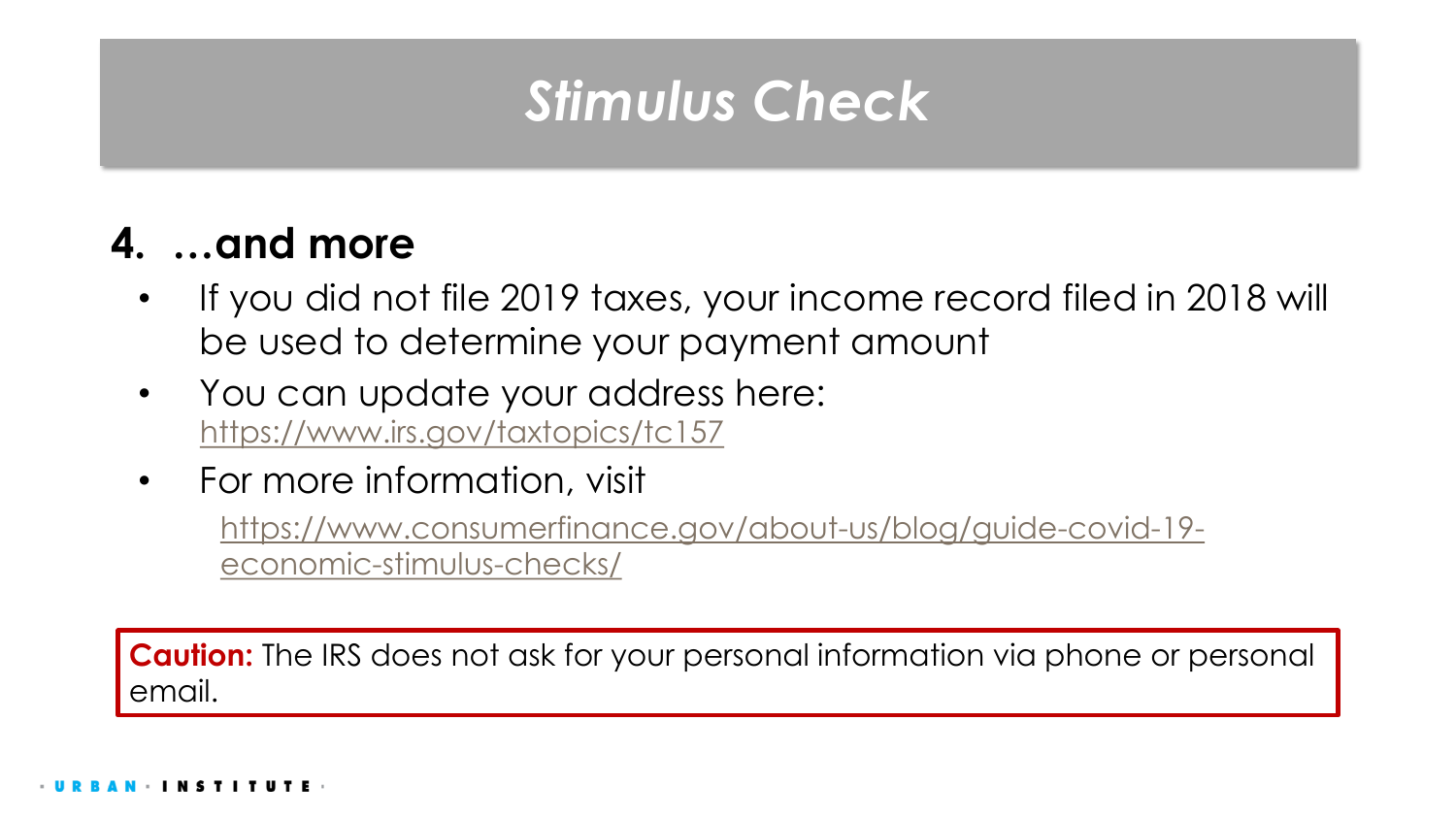# *CARES +600/week*

### **1. What it is**

• For those who lost their jobs because of COVID-19, the federal government will pay extra \$600/week in addition to the Unemployment Insurance benefit paid by each state government, until July 1

### **2. Who qualifies**

- Anyone who qualifies the UI benefit will receive the extra payment
- The self-employed and independent contractors who could not qualify before CARES act can also apply

### **3. How to apply**

- Same as applying for the UI benefit
- Application process varies by state (Check your state's website)